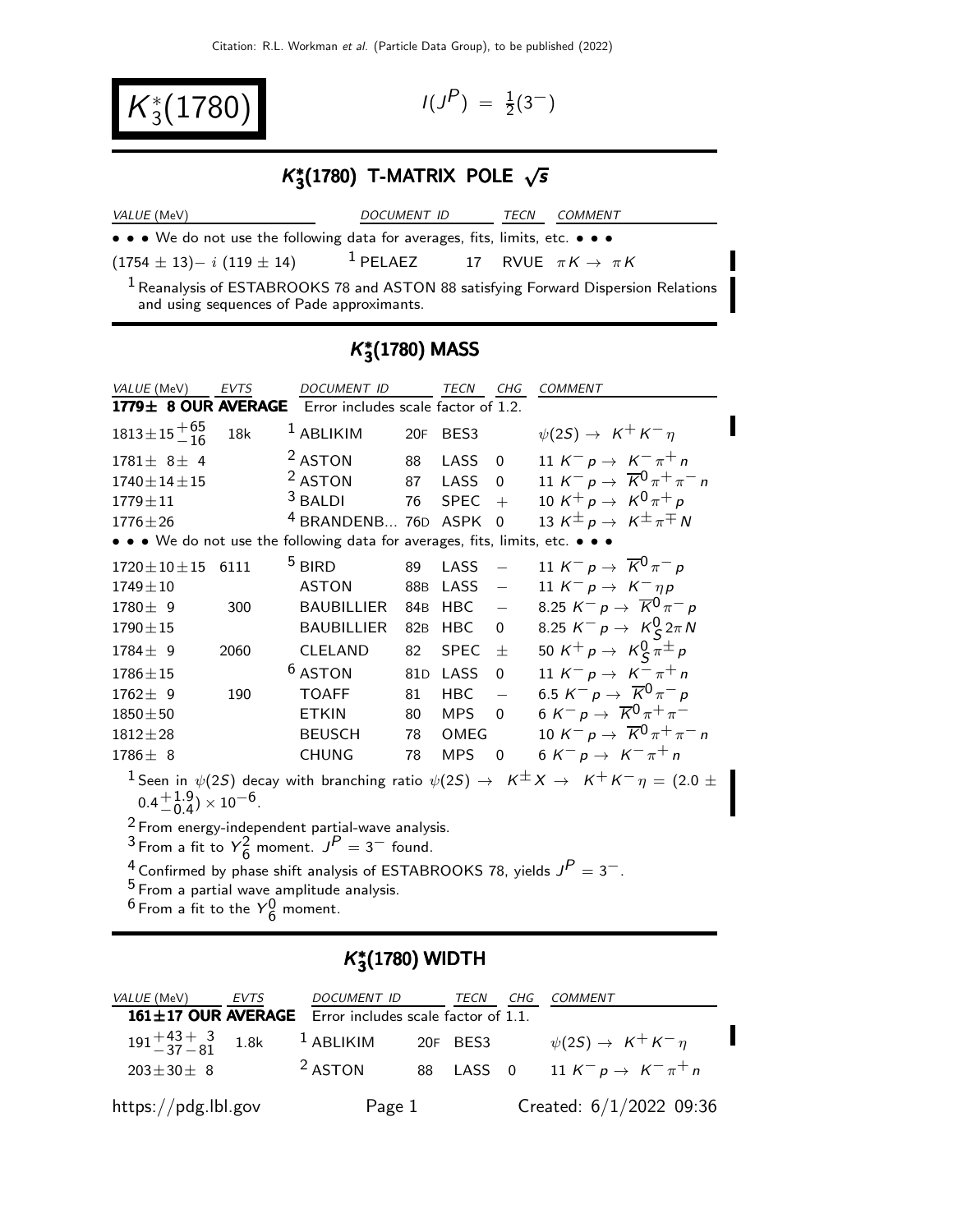| $171 \pm 42 \pm 20$                  |      | <sup>2</sup> ASTON                                                            | 87              | LASS        | $\Omega$                 | 11 $K^- p \rightarrow$                                                                                                     |
|--------------------------------------|------|-------------------------------------------------------------------------------|-----------------|-------------|--------------------------|----------------------------------------------------------------------------------------------------------------------------|
| $135 \pm 22$                         |      | $3$ BALDI                                                                     | 76              | $SPEC +$    |                          | $\overline{K}^0 \pi^+ \pi^- n$<br>10 $K^{+} p \rightarrow K^{0} \pi^{+} p$                                                 |
|                                      |      | • • • We do not use the following data for averages, fits, limits, etc. • • • |                 |             |                          |                                                                                                                            |
| $187 \pm 31 \pm 20$                  | 6111 | $4$ BIRD                                                                      | 89              | LASS        |                          | 11 K <sup>-</sup> p $\rightarrow \overline{K}^0 \pi^-$ p                                                                   |
| $193 + 51 \over 37$                  |      | <b>ASTON</b>                                                                  | 88B             | LASS        |                          | 11 $K^- p \rightarrow K^- \eta p$                                                                                          |
| $99 + 30$                            | 300  | <b>BAUBILLIER</b>                                                             | 84 <sub>B</sub> | <b>HBC</b>  | $\overline{\phantom{a}}$ | 8.25 $K^- p \to \overline{K}^0 \pi^- p$                                                                                    |
| $\sim$ 130                           |      | <b>BAUBILLIER</b>                                                             | 82 <sub>B</sub> | HBC         | 0                        | 8.25 $K^- p \to K^0_S 2\pi N$                                                                                              |
| $191 \pm 24$                         | 2060 | <b>CLELAND</b>                                                                | 82              | <b>SPEC</b> | $\pm$                    | 50 K <sup>+</sup> p $\rightarrow$ K <sup>0</sup> <sub>S</sub> $\pi^{\pm}$ p                                                |
| $225 \pm 60$                         |      | <sup>5</sup> ASTON                                                            | 81 <sub>D</sub> | LASS        | $\Omega$                 | 11 K <sup>-</sup> p $\rightarrow$ K <sup>-</sup> $\pi$ <sup>+</sup> n                                                      |
| $\sim$ 80                            | 190  | <b>TOAFF</b>                                                                  | 81              | <b>HBC</b>  | $\equiv$                 | 6.5 $K^- p \rightarrow \overline{K}^0 \pi^- p$                                                                             |
| $240 \pm 50$                         |      | <b>ETKIN</b>                                                                  | 80              | <b>MPS</b>  | $\Omega$                 | 6 K <sup>-</sup> p $\rightarrow \overline{K}^0 \pi^+ \pi^-$                                                                |
| $181 \pm 44$                         |      | <sup>6</sup> BEUSCH                                                           | 78              | OMEG        |                          | 10 $K^- p \rightarrow$                                                                                                     |
| $96 + 31$                            |      | <b>CHUNG</b>                                                                  | 78              | <b>MPS</b>  | $\Omega$                 | $\overline{K}^0 \pi^+ \pi^- n$<br>6 K <sup>-</sup> p $\rightarrow$ K <sup>-</sup> $\pi$ <sup>+</sup> n                     |
| $270 + 70$                           |      | <sup>7</sup> BRANDENB 76D ASPK                                                |                 |             | $\Omega$                 | 13 $K^{\pm} p \rightarrow K^{\pm} \pi^{\mp} N$                                                                             |
| $0.4^{+1.9}_{-0.4})\times 10^{-6}$ . |      |                                                                               |                 |             |                          | $^{-1}$ Seen in $\psi(2S)$ decay with branching ratio $\psi(2S) \rightarrow K^{\pm}K \rightarrow K^+K^-\eta = (2.0 \pm 1)$ |
|                                      |      | $2$ From energy-independent partial-wave analysis.                            |                 |             |                          |                                                                                                                            |
|                                      |      | $3r$ $\cdots$ $r_{t+1}$ , $\sqrt{2}$ $\cdots$ $P$ $2r$                        |                 |             |                          |                                                                                                                            |

<sup>3</sup> From a fit to  $Y_6^2$  $\frac{2}{6}$  moment.  $J^P = 3^-$  found.

<sup>4</sup> From a partial wave amplitude analysis.

<sup>5</sup> From a fit to  $Y_6^0$  moment.

 $^6$  Errors enlarged by us to 4Г $/\sqrt{N}$ ; see the note with the  $K^*(892)$  mass.

<sup>7</sup> ESTABROOKS 78 find that BRANDENBURG 76D data are consistent with 175 MeV width. Not averaged.

### $K^*_3(1780)$  DECAY MODES

|                     | Mode                        | Fraction $(\Gamma_i/\Gamma)$ | Confidence level |
|---------------------|-----------------------------|------------------------------|------------------|
| $\Gamma_1$ $K \rho$ |                             | $(31 \pm 9) \%$              |                  |
|                     | $\Gamma_2$ $K^*(892)\pi$    | $(20 \pm 5) \%$              |                  |
| $\Gamma_3$ $K\pi$   |                             | $(18.8 \pm 1.0)\%$           |                  |
| $\Gamma_4$ $K\eta$  |                             | $(30 \pm 13) \%$             |                  |
|                     | $\Gamma_5$ $K_2^*(1430)\pi$ | $\frac{0}{0}$<br>< 16        | 95%              |

#### CONSTRAINED FIT INFORMATION

An overall fit to 3 branching ratios uses 4 measurements and one constraint to determine 4 parameters. The overall fit has a  $\chi^2 =$ 0.0 for 1 degrees of freedom.

The following off-diagonal array elements are the correlation coefficients  $\left<\delta x_i\delta x_j\right>$ / $(\delta x_i\cdot\delta x_j)$ , in percent, from the fit to the branching fractions,  $x_i$   $\;\equiv$  $\Gamma_i/\Gamma_{\rm total}$ . The fit constrains the  $x_i$  whose labels appear in this array to sum to one.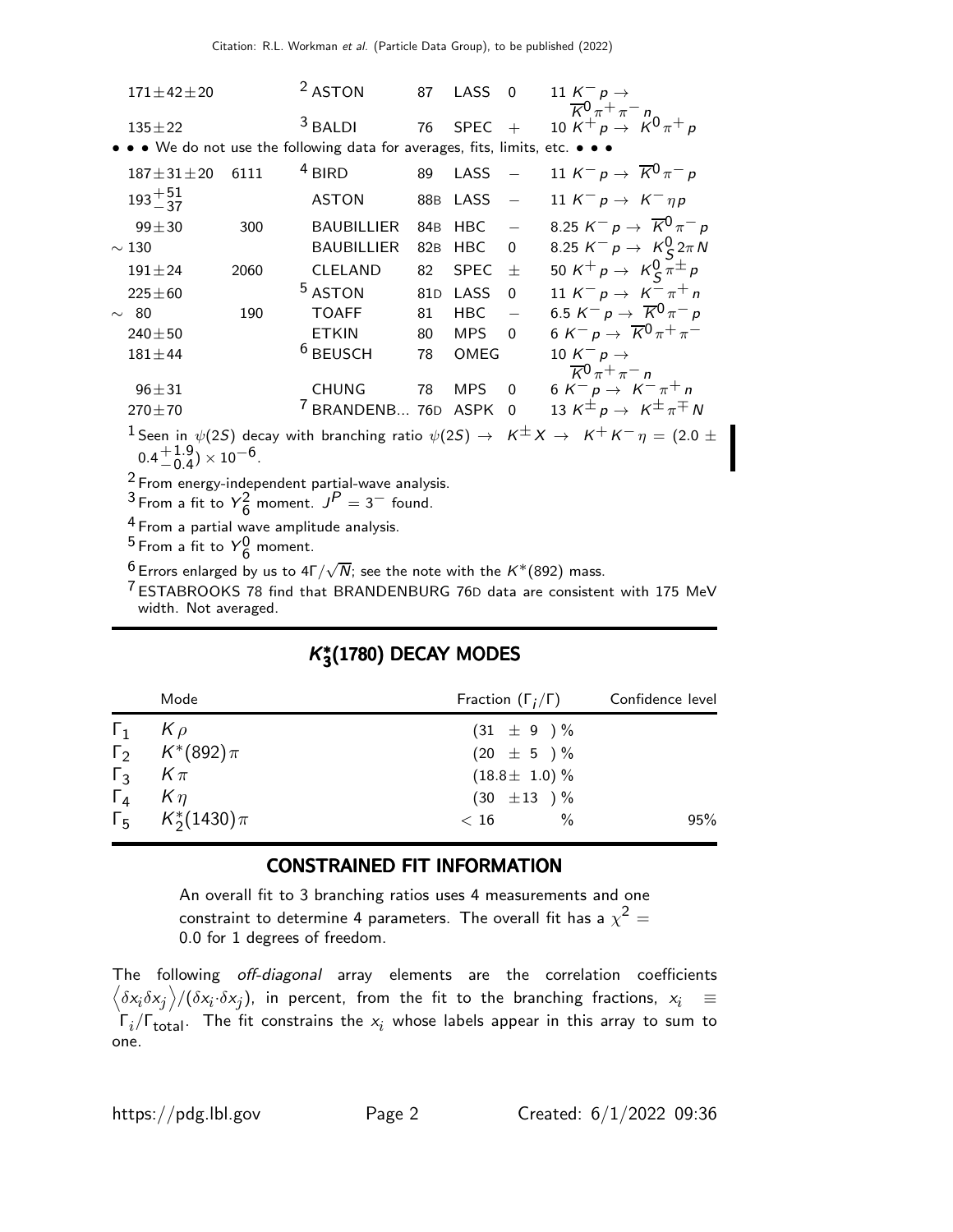| $x_2$                             | 85                                                          |        |                                                                             |      |                  |              |                                                                                                             |                                |                     |
|-----------------------------------|-------------------------------------------------------------|--------|-----------------------------------------------------------------------------|------|------------------|--------------|-------------------------------------------------------------------------------------------------------------|--------------------------------|---------------------|
| $x_3$                             | 18                                                          | 21     |                                                                             |      |                  |              |                                                                                                             |                                |                     |
| $x_4$                             | $-98$                                                       | $-94$  | $-27$                                                                       |      |                  |              |                                                                                                             |                                |                     |
|                                   | $x_1$                                                       | $x_2$  | $X_3$                                                                       |      |                  |              |                                                                                                             |                                |                     |
|                                   |                                                             |        | $K_3^*(1780)$ BRANCHING RATIOS                                              |      |                  |              |                                                                                                             |                                |                     |
|                                   | $\Gamma(K\rho)/\Gamma(K^*(892)\pi)$                         |        |                                                                             |      |                  |              |                                                                                                             |                                | $\Gamma_1/\Gamma_2$ |
| <b>VALUE</b>                      |                                                             |        | DOCUMENT ID TECN CHG COMMENT                                                |      |                  |              |                                                                                                             |                                |                     |
|                                   | $1.52 \pm 0.23$ OUR FIT<br>$1.52 \!\pm\! 0.21 \!\pm\! 0.10$ |        | ASTON                                                                       | 87   | LASS             | $\mathbf{0}$ | 11 K <sup>-</sup> p $\rightarrow \overline{K}^0 \pi^+ \pi^-$ n                                              |                                |                     |
|                                   | $\Gamma(K^*(892)\pi)/\Gamma(K\pi)$                          |        |                                                                             |      |                  |              |                                                                                                             |                                | $\Gamma_2/\Gamma_3$ |
| <b>VALUE</b>                      | $1.09 \pm 0.26$ OUR FIT                                     |        | DOCUMENT ID TECN CHG COMMENT                                                |      |                  |              |                                                                                                             |                                |                     |
| $1.09 \pm 0.26$                   |                                                             |        | <b>ASTON</b>                                                                |      |                  |              | 84B LASS 0 11 $K^- p \rightarrow \overline{K}^0 2\pi n$                                                     |                                |                     |
| $\Gamma(K\pi)/\Gamma_{\rm total}$ |                                                             |        |                                                                             |      |                  |              |                                                                                                             |                                | $\Gamma_3/\Gamma$   |
| VALUE                             |                                                             |        | DOCUMENT ID TECN CHG COMMENT                                                |      |                  |              |                                                                                                             |                                |                     |
|                                   | $0.188 \pm 0.010$ OUR FIT                                   |        |                                                                             |      |                  |              |                                                                                                             |                                |                     |
|                                   | $0.188 \pm 0.010$ OUR AVERAGE                               |        |                                                                             |      |                  |              |                                                                                                             |                                |                     |
| $0.19 \pm 0.02$                   | $0.187 \pm 0.008 \pm 0.008$                                 |        | ASTON<br>ESTABROOKS 78                                                      | 88 — | LASS 0<br>ASPK 0 |              | 11 K <sup>-</sup> p $\rightarrow$ K <sup>-</sup> $\pi$ <sup>+</sup> n<br>13 $K^{\pm} p \rightarrow K \pi N$ |                                |                     |
|                                   |                                                             |        |                                                                             |      |                  |              |                                                                                                             |                                |                     |
|                                   | $\Gamma(K\eta)/\Gamma(K\pi)$                                |        |                                                                             |      |                  |              |                                                                                                             |                                | $\Gamma_4/\Gamma_3$ |
| $\frac{VALUE}{1.6}$ $\pm 0.7$     |                                                             |        | DOCUMENT ID TECN CHG COMMENT                                                |      |                  |              |                                                                                                             |                                |                     |
|                                   | <b>OUR FIT</b>                                              |        |                                                                             |      |                  |              |                                                                                                             |                                |                     |
|                                   |                                                             |        | • • • We do not use the following data for averages, fits, limits, etc. • • |      |                  |              |                                                                                                             |                                |                     |
| $0.41 \pm 0.050$                  |                                                             |        | $1$ BIRD                                                                    | 89   |                  |              | LASS $-$ 11 K $^-$ p $\rightarrow$ $\overline{K}0\,\pi^-\,\rho$<br>88B LASS $-$ 11 $K^- p \to K^- \eta p$   |                                |                     |
| $0.50 \pm 0.18$                   |                                                             |        | <b>ASTON</b>                                                                |      |                  |              |                                                                                                             |                                |                     |
|                                   |                                                             |        | <sup>1</sup> This result supersedes ASTON 88B.                              |      |                  |              |                                                                                                             |                                |                     |
|                                   |                                                             |        | $\Gamma(K_2^*(1430)\pi)/\Gamma(K^*(892)\pi)$                                |      |                  |              |                                                                                                             |                                | $\Gamma_5/\Gamma_2$ |
| VALUE                             |                                                             | $CL\%$ | DOCUMENT ID                                                                 |      |                  | TECN         | CHG COMMENT                                                                                                 |                                |                     |
| < 0.78                            |                                                             | 95     | <b>ASTON</b>                                                                |      | 87               | LASS         | $\Omega$<br>11 $K^- p \rightarrow$                                                                          | $\overline{K}^0 \pi^+ \pi^- n$ |                     |
|                                   |                                                             |        |                                                                             |      |                  |              |                                                                                                             |                                |                     |

### $K^*_3$ (1780) REFERENCES

| ABLIKIM           | 20F | PR D101 032008  | M. Ablikim et al.                    | (BESIII Collab.)            |
|-------------------|-----|-----------------|--------------------------------------|-----------------------------|
| PELAEZ            | 17  | EPJ C77 91      | J.R. Pelaez, A.Rodas, J.R. de Elvira |                             |
| BIRD              | 89  | SLAC-332        | P.F. Bird                            | (SLAC)                      |
| ASTON             | 88  | NP B296 493     | D. Aston et al.                      | (SLAC, NAGO, CINC, INUS)    |
| ASTON             | 88B | PL B201 169     | D. Aston et al.                      | (SLAC, NAGO, CINC, INUS) JP |
| ASTON             | 87  | NP B292 693     | D. Aston et al.                      | (SLAC, NAGO, CINC, INUS)    |
| ASTON             | 84B | NP B247 261     | D. Aston et al.                      | (SLAC, CARL, OTTA)          |
| BAUBILLIER        |     | 84B ZPHY C26 37 | M. Baubillier et al.                 | $(BIRM, CERN, GLAS+)$       |
| <b>BAUBILLIER</b> |     | 82B NP B202 21  | M. Baubillier et al.                 | (BIRM, CERN, GLAS+)         |